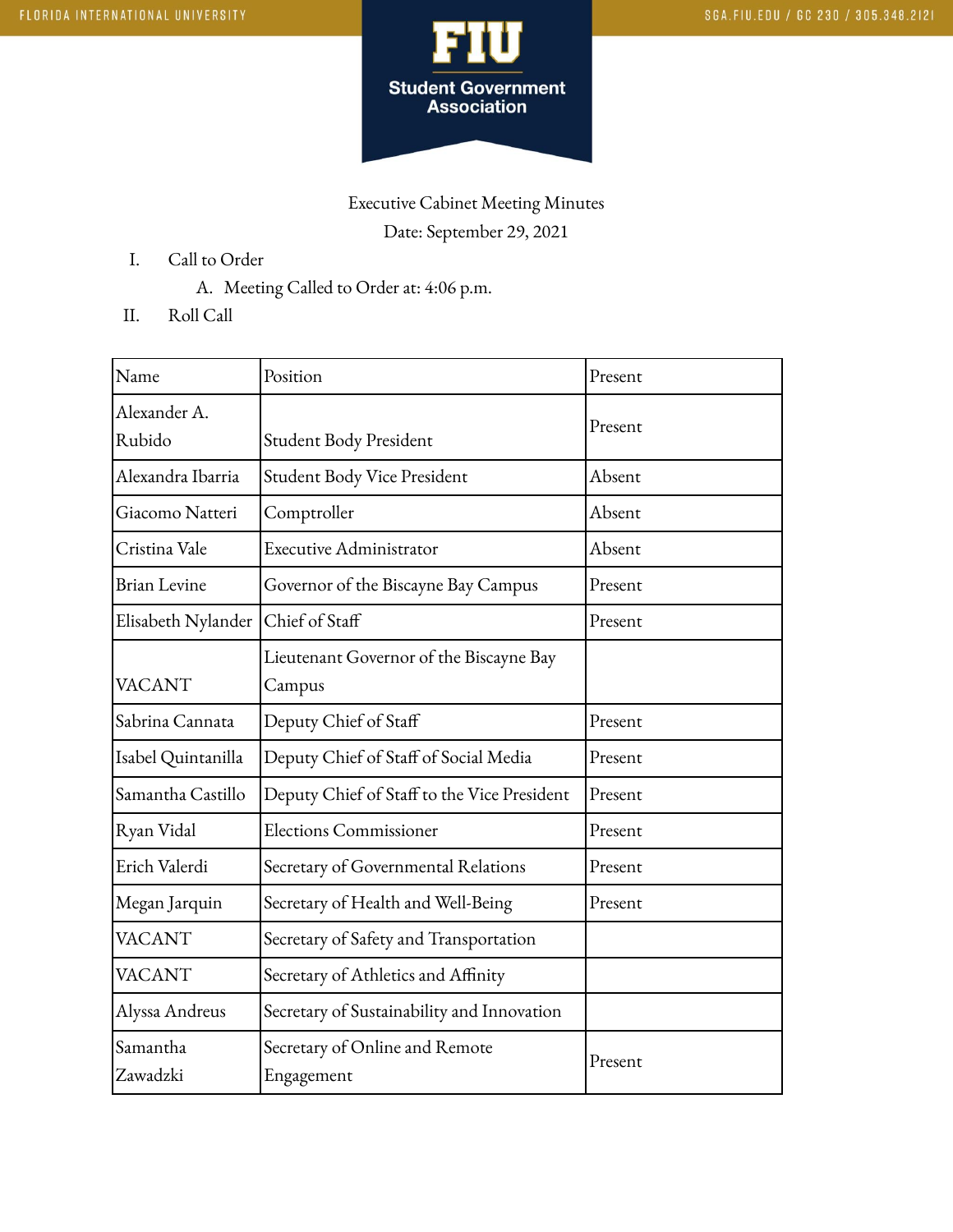| Fiorella Biagioni | Secretary of Student Affairs                                         | Present |
|-------------------|----------------------------------------------------------------------|---------|
| <b>VACANT</b>     | Secretary of Veteran Affairs                                         |         |
| lMariam Ramirez   | Secretary of Diversity and Inclusion                                 | Present |
| Isabella Herrera  | Staff Secretary of Environmental Resilience<br>and Green Initiatives | Present |
| <b>VACANT</b>     | Staff Secretary of Social Justice and<br>Advocacy                    |         |
| <b>VACANT</b>     | Staff Secretary of Talent Recruitment and<br>Leadership Development  |         |
| Roshaiya Wilson   | Staff Secretary of Campus Engagement                                 | Present |
| <b>VACANT</b>     | Staff Secretary of TBA                                               |         |
| <b>VACANT</b>     | Deputy Comptroller                                                   |         |
| <b>VACANT</b>     | Director of TBA                                                      |         |
| <b>VACANT</b>     | Director of TBA                                                      |         |
| <b>VACANT</b>     | Director of TBA                                                      |         |
| <b>VACANT</b>     | Director of TBA                                                      |         |

## III. Reports

- A. Student Body President
	- 1. Tomorrow is a great event we need help with. Ill send it in the chat but it is at 4:30 in marc 290. I encourage everyone to show up, it will just be in person. Business casual attire
- B. Student Body Vice President
- C. Comptroller
- D. Executive Administrator
- E. Governor of the Biscayne Bay Campus
	- 1. New candidate for lieutenant governor will be going up for voting in the next senate!
- F. Chief of Staff
- G. Lieutenant Governor of the Biscayne Bay Campus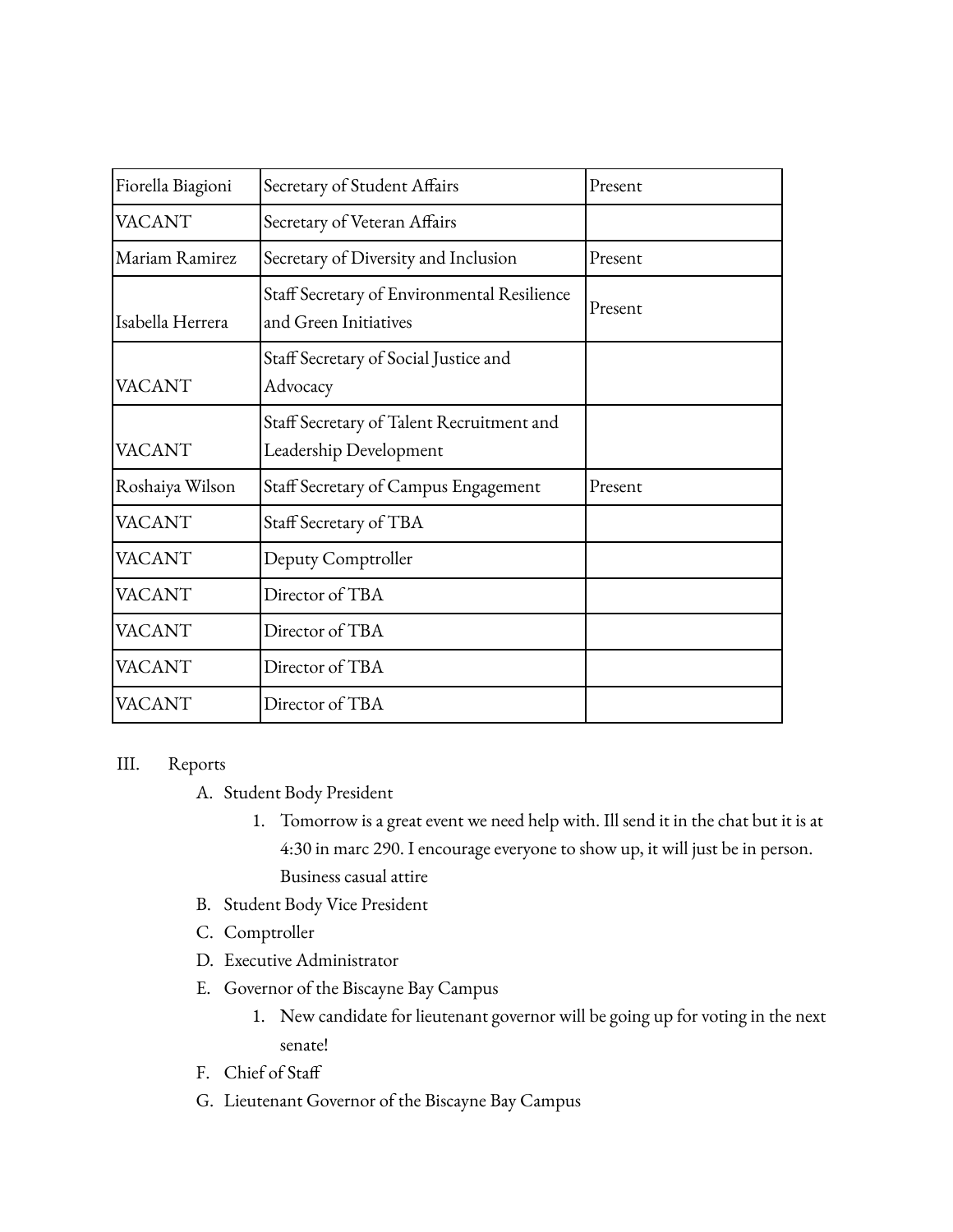- 1. Vacant
- H. Deputy Chief of Staff
	- 1. Will be meeting with the VP for destress collaboration
	- 2. Other SGA organizations post things about other organizations, is there a reason we do not have that much of a presence?
- I. Deputy Chief of Staff of Social Media
	- 1. Behind the scenes SGA video
	- 2. Reached out to VP and awaiting response
- J. Deputy Chief of Staff to the Vice President
	- 1. Working on Women empowerment event. Specifically how to make it more interactive
	- 2. "Pop up" events can helpfully bring more interaction with SGA and student body
	- 3. Recharge for finals event also will be worked on, brainstorming is underway
- K. Elections Commissioner
	- 1. Awaiting publication request
	- 2. Jan 24th- feb 1st for political party forms
	- 3. Feb 7th-18th for actual elections possibly
- L. Secretary of Governmental Relations
	- 1. Still in planning for government panel
	- 2. Spoke with chief Nylander on how to contact speakers
- M. Secretary of Health and Well-Being
	- 1. Went on tour of student health center
	- 2. Reached out to senator castelli for possible collaboration
- N. Secretary of Safety and Transportation
	- 1. Vacant
- O. Secretary of Athletics and Affinity
	- 1. Vacant
- P. Secretary of Sustainability and Innovation
- Q. Secretary of Online and Remote Engagement
	- 1. Met with FIU online
	- 2. Promotions like student success stories can be collaborated with SGA to highlight student excellence